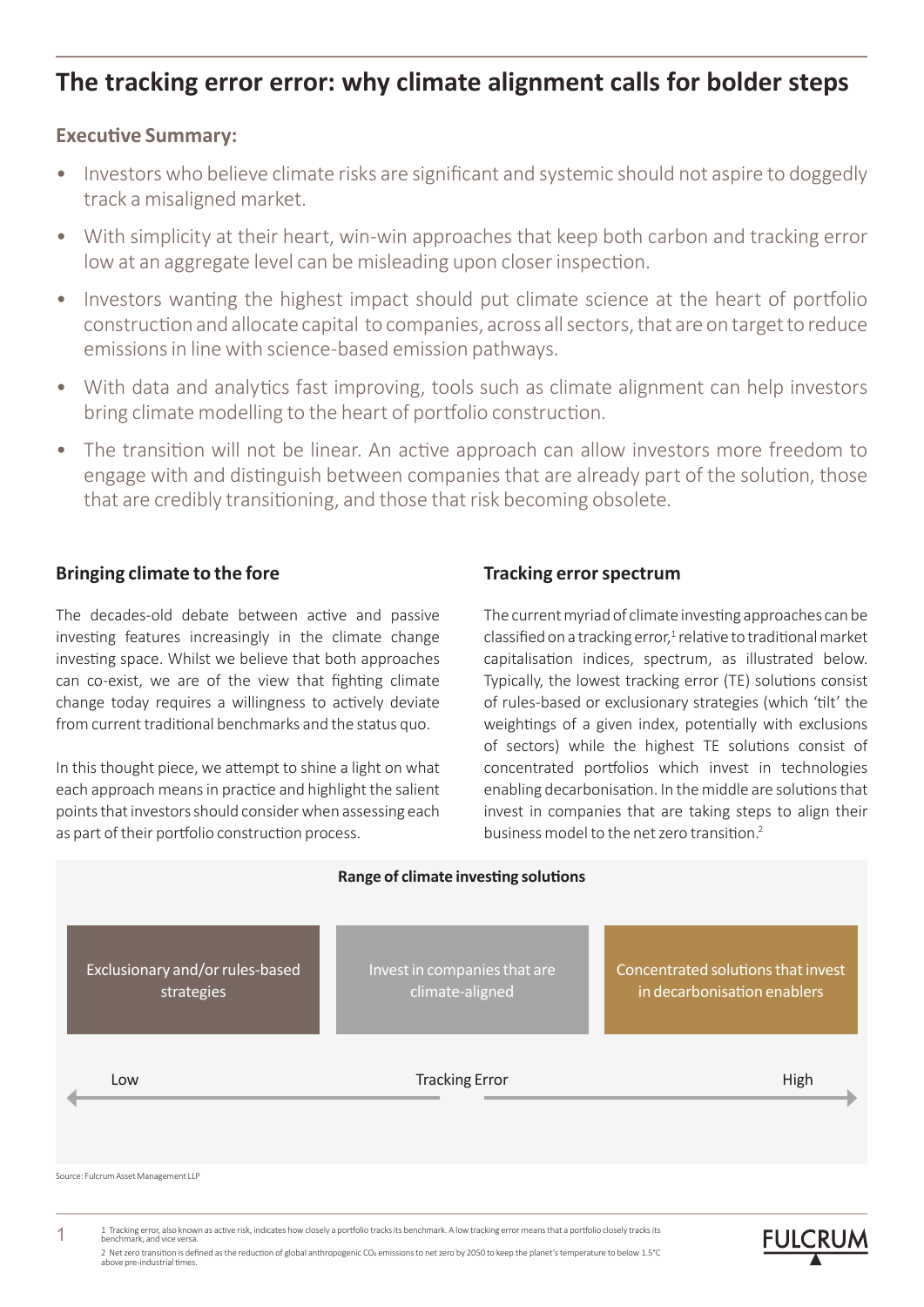Theoretically, the multitude of approaches shown above can co-exist and cater to the preferences of different investors. However, individually, the solutions imply very different outcomes as regards financing the fight against climate change.

#### **Low tracking error solutions**

Solutions with low TE are often designed according to a set of rules, e.g., exclude highest emitting sectors, assign a higher weight to lower emitters, allocate more to companies with a higher share of green revenues, to name a few. Crucially, these solutions are often constructed to have as little deviation as possible to traditional benchmarks, possibly due to behavioural biases in favour of not deviating from the status quo and well-intended (but, we believe, insufficient) regulatory developments.<sup>3</sup>

Most listed companies today are misaligned to the Paris Agreement target of below 2°C. For example, the MSCI All Country World Index (ACWI) is not on track to stay below 2 degrees of warming above pre-industrial times. According to data from Trucost, MSCI ACWI is at 3.1°C. As shown below, the proportion of companies, by market capitalisation, within MSCI ACWI that are aligned to a below 2°C pathway is just under 30%.<sup>4</sup>

Hence, closely tracking traditional benchmarks is problematic. Instead of measuring how far an investment strategy is deviating from a misaligned market (via a metric like tracking error), it may be more impactful to consider the converse – how far today's misaligned market is from a climate-aligned solution.



#### **The majority of companies within ACWI are not aligned to the Paris Agreement 2°C target**

Source: S&P Trucost, Bloomberg LLP, Fulcrum Asset Management LLP as at 31st January 2022 Source: S&P Trucost, Bloomberg LLP, Fulcrum Asset Management LLP as at 31st January 2022

Instead of measuring how far an investment strategy is deviating from a misaligned market (via a metric like tracking error), it may be more impactful to consider the converse – how far today's misaligned market is from a climate-aligned solution.

A risk we see is that of box-ticking by the overengineering of portfolio-level metrics (such as low tracking error to traditional benchmarks) without due regard for the true incentive signals sent to underlying constituents. One way this occurs in practice is through exclusions of high-carbon sectors such as energy (ticking the box for improving average portfolio climate metrics), even if much of the remaining stocks remain the same (ticking the low TE box).

As an example, less than 50% of companies in an equity index claiming Paris-alignment (PAB) are below 2°C.

**Is the solution less energy, more tech?**



**Less than 50% of constituents within "Paris-aligned" benchmarks are under 2⁰C**



2 3 The EU's Sustainable Finance Action Plan introduced two categories of indices: Paris-aligned Benchmarks (PABs), and their less onerous versions, Climate<br>Transition Benchmarks (CTBs). The EU recommends these indices imple

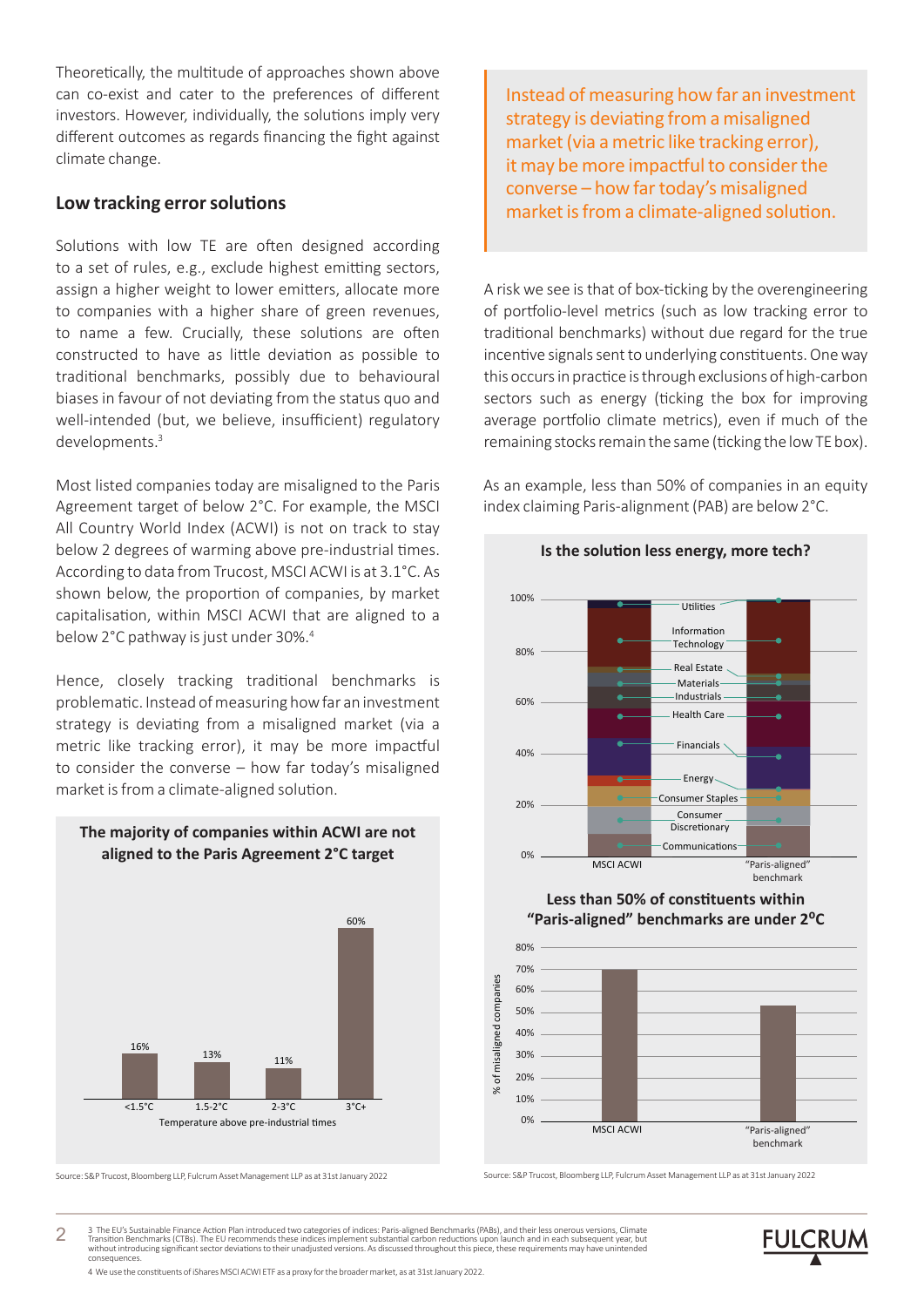The reality is that all sectors must transition to a low-carbon economy. Blanket exclusions do not achieve this objective. Berk and van Binsbergen from Stanford University find that ESG divestiture strategies have had little impact and will likely have little impact in the future.<sup>5</sup>

Equally, overweighting certain sectors based solely on their carbon footprint is an ineffective strategy. In our view, "less energy, more information technology" is not charting a course for the transition to a low-carbon economy. As the current energy crisis has laid bare, restricting the supply of fossil fuels without alternative low-carbon solutions can be inflationary, with unintended social consequences borne by those who can least afford it.

Yet neither does remaining indiscriminately invested without robust engagement to motivate companies to step up on sustainability. It will take active engagement

to help close the gap between leaders and laggards by holding companies and their boards accountable, with research showing that responsible investors can have significant impact by investing and exercising their rights of control to change corporate policy.

Transition pathways will differ across sectors and regions. They may even be non-linear – for example, consider the high resource requirements of some green technologies. It will thus take active, nuanced judgment – beyond merely partitioning companies into 'good' (low-carbon) and 'bad' (high-carbon) – to distinguish between the cost of transition between sectors.

#### **Concentrated impact solutions**

One may argue that companies did not shift away from analog to digital as a result of investor engagement; rather, the emergence of a superior technology triggered a

sea-change. Similarly, there are suggestions that most financing should go to disruptive, green innovation – often presented as an Apollo program for this planet, not outer space.

Such investors will embrace the other end of the TE spectrum, via what are typically While we believe that 'deep green' solutions can play a role in client portfolios, investors may be unable to invest a significant proportion of their portfolio in them given their concentrated nature.

concentrated portfolios which invest in decarbonisation solutions. Whilst technological solutions are crucial in the fight against climate change, the challenge is often deployment, not solely research and development, with research suggesting that we can decarbonise much of the world using solutions that have reached commercial viability.<sup>6</sup>

Moreover, the economics and maturity of existing technologies also vary substantially by sector, as do the dynamics between disruptors and incumbents. Not all climate solutions will be provided by outsiders, like Tesla, shaking up entire industries. In sectors with higher barriers to entry, such as steel or cement production, the incumbents may be those that develop the alternatives, even if their overall emissions profile may render them ineligible for inclusion in some of the strategies outlined above.

> While we believe that 'deep green' solutions can play a role in client portfolios, investors may be unable to invest a significant proportion of their portfolio in them given their concentrated nature.

Hence, globally diversified

portfolios that are truly aligned – for example by only investing in firms on a below 2 degrees trajectory – combined with robust engagement, have the greatest potential to lead to substantial finance flows towards fighting climate change.

#### **Globally diversified solutions investing in companies aligned to the Paris Agreement temperature target**

These diversified solutions lie in the middle of the spectrum we illustrated at the start of this article. They aim to invest in companies that are taking steps to align

> their business model to the net zero transition. Given the scarcity of companies below 2°C today, these solutions take an active decision to deviate in a meaningful fashion from traditional benchmarks whilst still providing investors with minimal sectoral and regional deviations.

> > **FULCRUM**

5 Berk, Jonathan B. and van Binsbergen, Jules H., The Impact of Impact Investing (August 21 2021). Stanford University Graduate School of Business Research<br>Paper, George Mason Law & Economics Research Paper No. 21-26, Avai

6 For example, the International Energy Agency has classified at least 50 technologies which are commercially viable (readiness level 9 or higher) and have high importance for net zero emissions.

regional deviations.

Given the scarcity of companies below 2°C today, these solutions take an active decision to deviate in a meaningful fashion from traditional benchmarks whilst still providing investors with minimal sectoral and

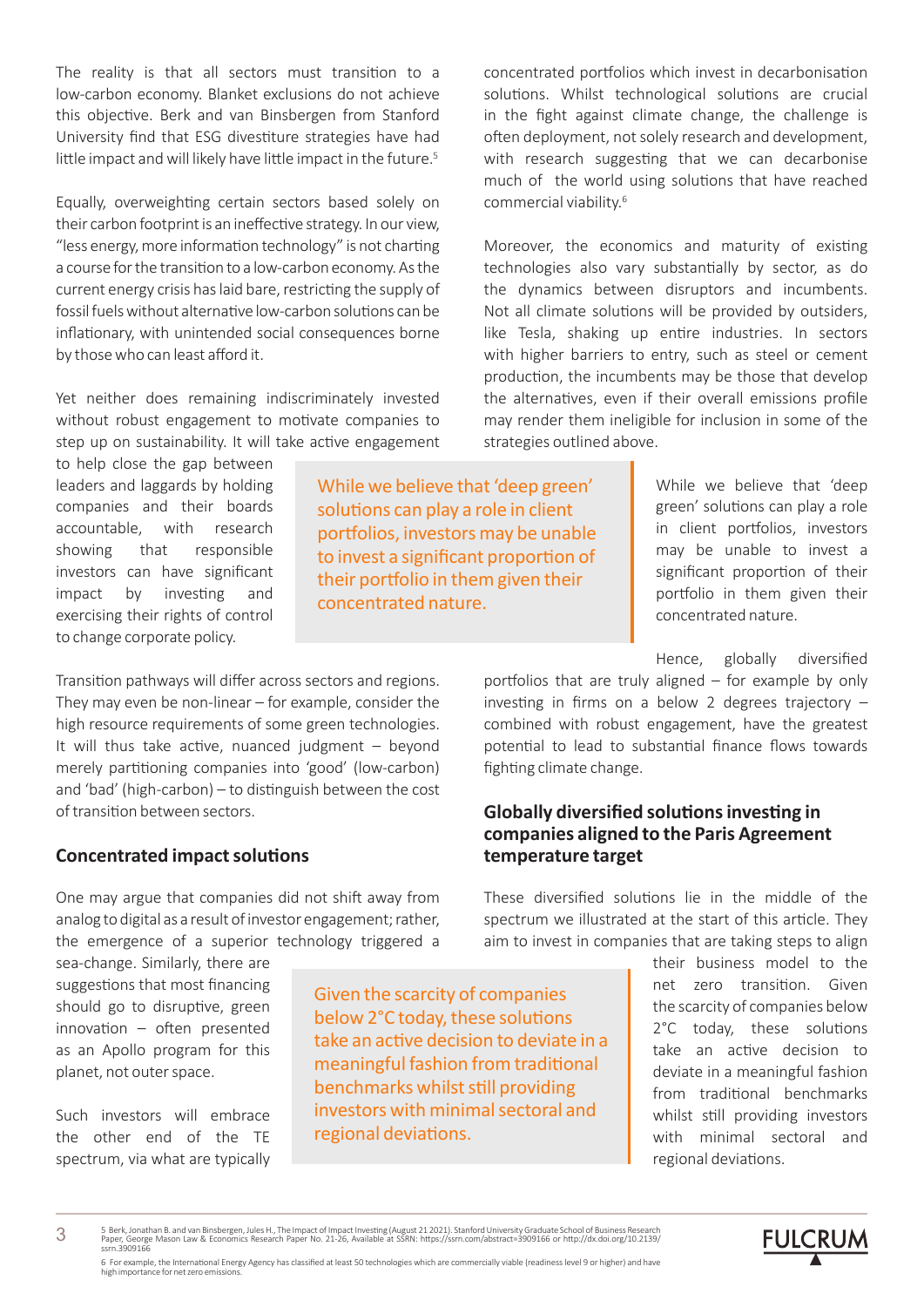Research from Cambridge Institute for Sustainability Leadership (CISL) suggests such solutions are currently rare in the market; out of the five funds that had an objective to build a portfolio aligned with the Paris ambition, only one chose the underlying constituents to be based on their alignment with a 2°C scenario.



Source: Cambridge Institute for Sustainability Leadership (CISL)

We believe that such solutions have, to date, been absent from the market given the challenges in creating such a portfolio. Below, we illustrate the deviations in terms of sectors and regions imposed from constraining the investment universe to companies below 2°C. In our view, strategies seeking to minimise any sectoral and regional biases from the outset will struggle to, firstly, meet climate constraints and, secondly, maintain a very low tracking error relative to traditional benchmarks.



Source: S&P Trucost, MSCI, Bloomberg LLP, Fulcrum Asset Management LLP, as at 31st January 2022

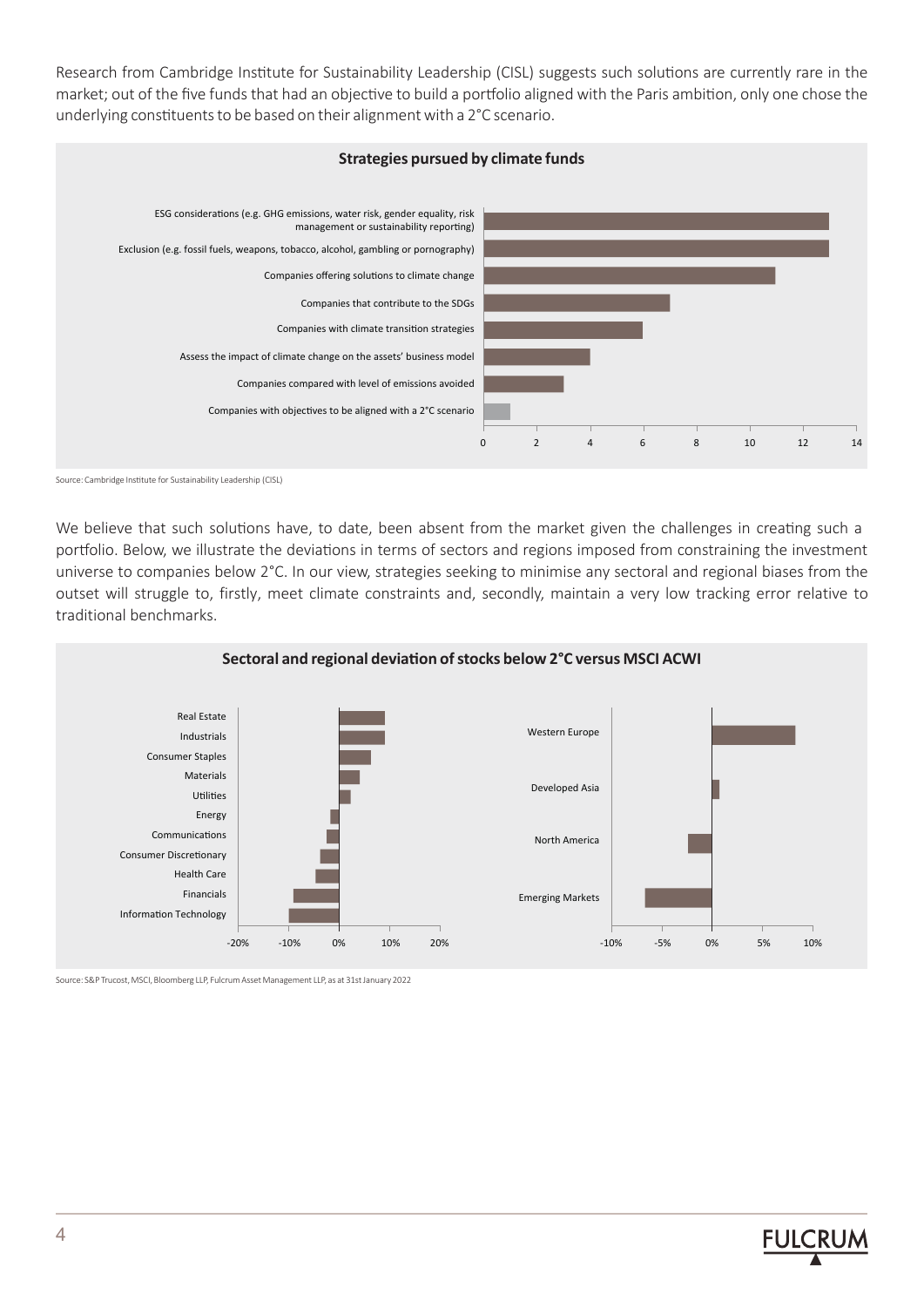## **Final word**

With the world today not on a pathway consistent in keeping temperatures below 2°C (let alone 1.5°C) above pre-industrial levels, using traditional benchmarks as a strict gauge (as measured by minimal tracking error) to construct climate change portfolios is unlikely to solve the climate issue.

The tension is that many investors who profess to have a long-term investment horizon, upon which climate concerns are said to register ever more menacingly, nevertheless chain themselves (including their designated managers) to what

Investors who want to have the highest impact should be willing to deviate from the status quo instead of tinkering at the edges of their portfolios.

is at best a short-term financial measure (tracking error), but certainly not a measure of climate performance.

Investors who want to have the highest impact should be willing to deviate from the status quo instead of tinkering at the edges of their portfolios. Bringing climate change to the heart of portfolio construction means efficiently

> allocating capital to companies, across all sectors, that are reducing emissions in line with science-based emission pathways, in addition to making engagement a core part of the investment process.

#### **About the authors**



**Iancu Daramus** Responsible Investing Analyst



**Rahil Ram** Portfolio Manager



#### **Contact us**

T: +44 020 7016 6450 ir@fulcrumasset.com

Fulcrum Asset Management LLP Marble Arch House, 66 Seymour Street, London W1H 5BT